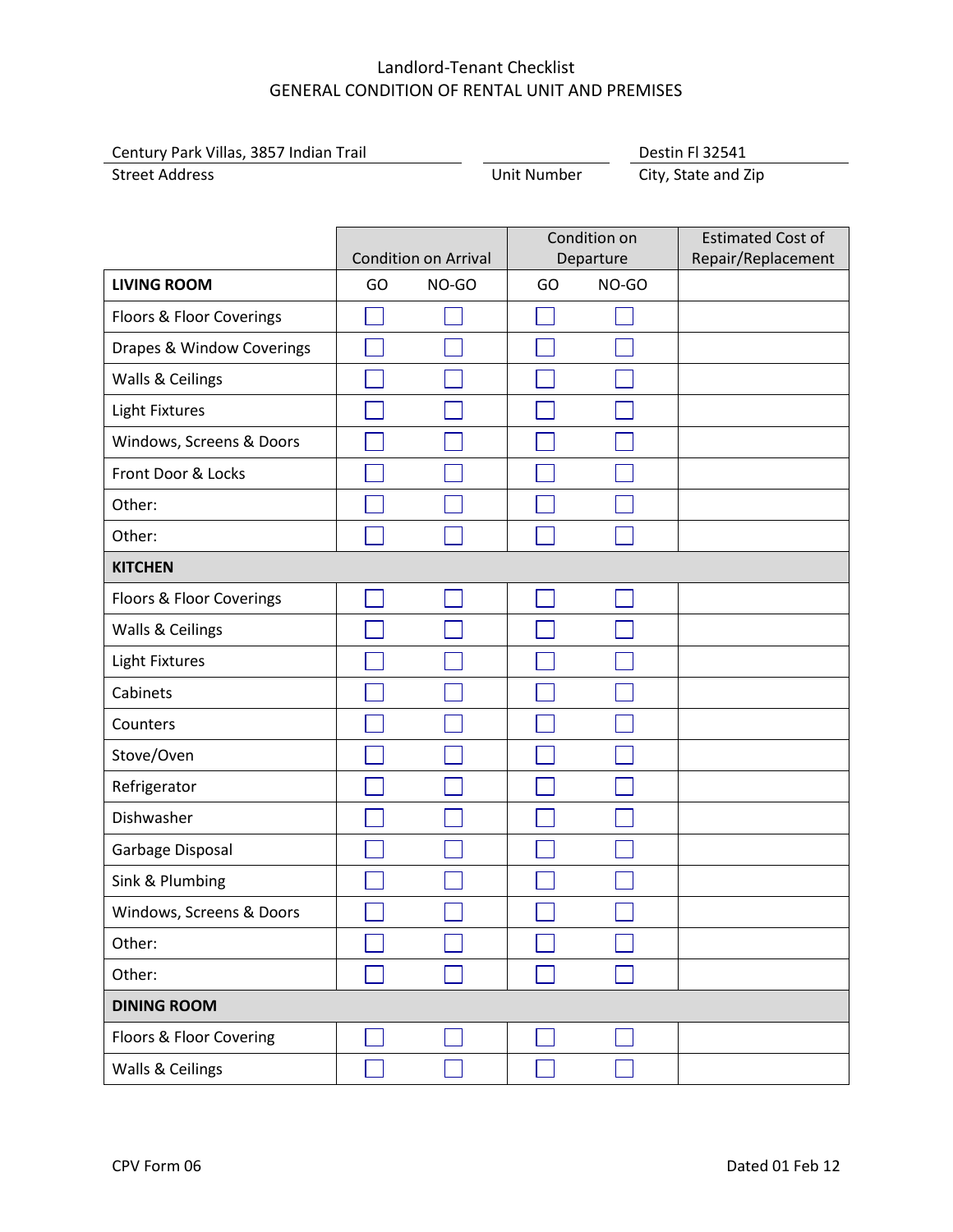|                            |        |                                          | Condition on |              | <b>Estimated Cost of</b> |
|----------------------------|--------|------------------------------------------|--------------|--------------|--------------------------|
|                            |        | Departure<br><b>Condition on Arrival</b> |              |              | Repair/Replacement       |
|                            | GO     | NO-GO                                    | GO           | NO-GO        |                          |
| <b>Light Fixtures</b>      |        |                                          |              |              |                          |
| Windows, Screens & Doors   |        |                                          |              |              |                          |
| Other                      |        |                                          |              |              |                          |
| <b>BATHROOM(S)</b>         | Bath 1 | <b>Bath 2</b>                            | Bath 1       | Bath 2       |                          |
| Floors & Floor Coverings   |        |                                          |              |              |                          |
| Walls & Ceilings           |        |                                          |              |              |                          |
| Windows, Screens & Doors   |        |                                          |              |              |                          |
| <b>BATHROOM(S)</b>         | Bath 1 | <b>Bath 2</b>                            | Bath 1       | Bath 2       |                          |
| <b>Light Fixtures</b>      |        |                                          |              |              |                          |
| Bathtub/Shower             |        |                                          |              |              |                          |
| Sink & Counters            |        |                                          |              |              |                          |
| Toilet                     |        |                                          |              |              |                          |
| Other:                     |        |                                          |              |              |                          |
| Other:                     |        |                                          |              |              |                          |
| <b>BEDROOM(S)</b>          | Bdrm 1 | Bdrm <sub>2</sub>                        | Bdrm 1       | <b>Bdrm2</b> |                          |
| Floors & Floor Coverings   |        |                                          |              |              |                          |
| Windows, Screens & Doors   |        |                                          |              |              |                          |
| Walls & Ceilings           |        |                                          |              |              |                          |
| <b>Light Fixtures</b>      |        |                                          |              |              |                          |
| Other:                     |        |                                          |              |              |                          |
| Other:                     |        |                                          |              |              |                          |
| <b>OTHER AREAS</b>         |        |                                          |              |              |                          |
| Heating/Air Conditioning   |        |                                          |              |              |                          |
| Patio, Terrace, Deck, etc. |        |                                          |              |              |                          |
| <b>Boat Slip</b>           |        |                                          |              |              |                          |
| <b>Boat Lift</b>           |        |                                          |              |              |                          |
| Other:                     |        |                                          |              |              |                          |
| Other:                     |        |                                          |              |              |                          |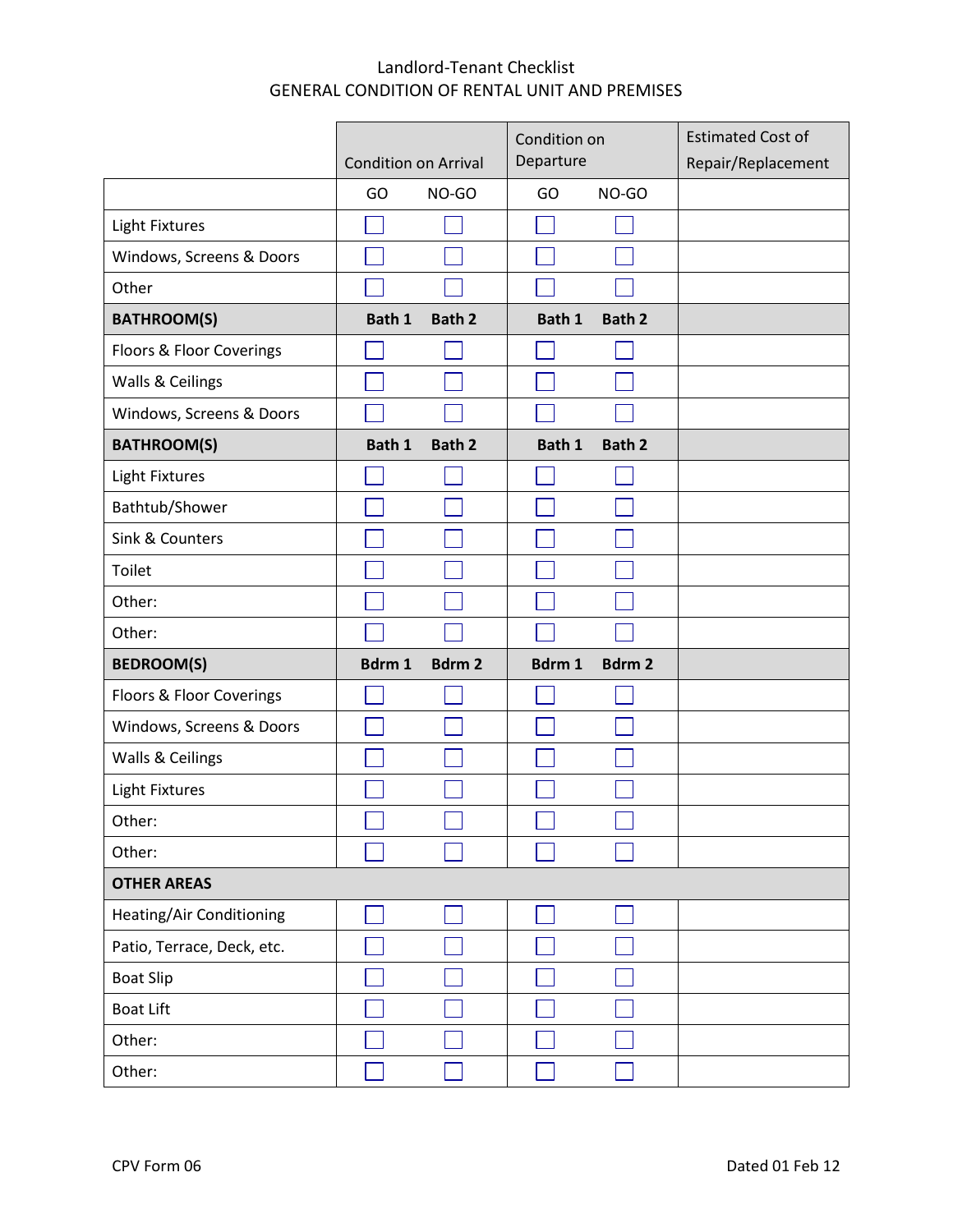$\Box$  Tenants acknowledge that all smoke detectors and fire extinguishers were tested in their presence and found to be in working order, and that the testing procedure was explained to them. Tenants agree to test all detectors at least once a month and to report any problems to Landlord/Manager in writing. Tenants agree to replace all smoke detector batteries as necessary.

Condition on Estimated Cost of Departure Condition on Arrival Repair/Replacement **LIVING ROOM** GO NO-GO GO NO-GO Coffee Table  $\overline{\phantom{a}}$  $\Box$ End Tables  $\Box$  $\Box$  $\Box$ Lamps  $\mathcal{L}_{\mathcal{A}}$ Chairs Sofa Other:  $\mathsf{L}$ Other:  $\Box$  $\Box$  $\Box$  $\mathbb{R}^n$ **KITCHEN** Broiler Pan  $\mathsf{L}$  $\vert \ \ \vert$  $\mathbf{I}$  $\Box$  $\Box$  $\Box$ Ice Trays  $\Box$ Other: H  $\vert \ \ \vert$  $\mathcal{L}$  $\Box$  $\Box$  $\Box$ Other:  $\mathsf{L}$ **DINING AREA** Chairs  $\Box$ Stools Table Other:  $\overline{\phantom{a}}$  $\Box$  $\Box$ 그 Other:  $\Box$  $\Box$  $\Box$  $\Box$ **BATHROOM(S) Bath 1 Bath 2** Bath 1 Bath 1 Bath 2 Mirrors M  $\Box$ Shower Curtain/Door  $\Box$  $\Box$  $\Box$ Other:  $\Box$  $\Box$ Other:  $\vert \ \ \vert$  $\mathbf{I}$ 

#### **FURNISHED PROPERTY**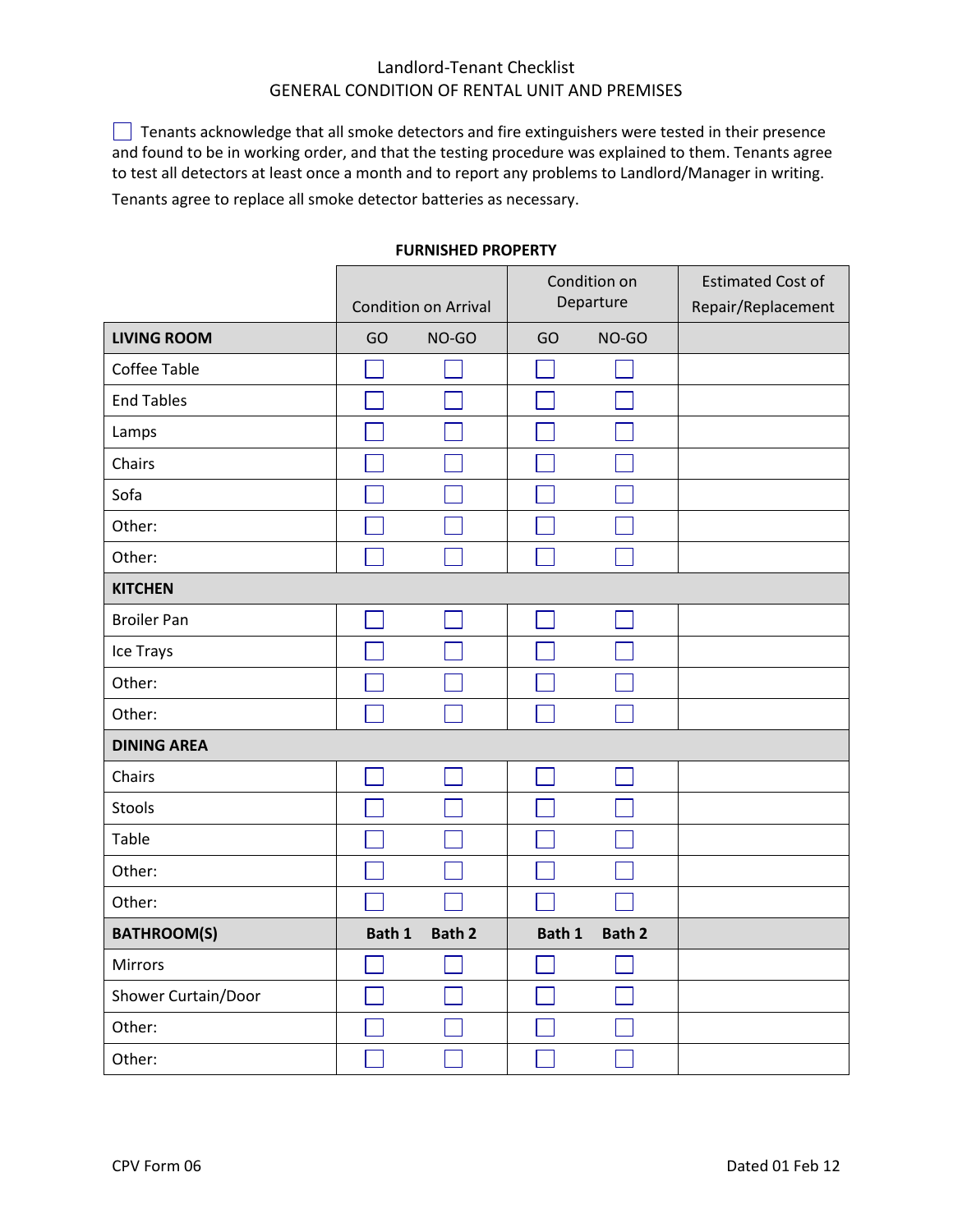|                        |        | <b>Condition on Arrival</b> | <b>Condition on</b><br><b>Departure</b> |        | <b>Estimated Cost of</b><br>Repair/Replacement |
|------------------------|--------|-----------------------------|-----------------------------------------|--------|------------------------------------------------|
| <b>BEDROOM(S)</b>      | Bdrm 1 | Bdrm 2                      | Bdrm 1                                  | Bdrm 2 |                                                |
| Beds (single)          |        |                             |                                         |        |                                                |
| Beds (double)          |        |                             |                                         |        |                                                |
| Beds (king)            |        |                             |                                         |        |                                                |
| Chairs                 |        |                             |                                         |        |                                                |
| Chests                 |        |                             |                                         |        |                                                |
| <b>Dressing Tables</b> |        |                             |                                         |        |                                                |
| Lamps                  |        |                             |                                         |        |                                                |
| Mirrors                |        |                             |                                         |        |                                                |
| <b>Night Tables</b>    |        |                             |                                         |        |                                                |
| Other                  |        |                             |                                         |        |                                                |
| <b>OTHER AREAS</b>     |        |                             |                                         |        |                                                |
| <b>Bookcases</b>       |        |                             |                                         |        |                                                |
| Desks                  |        |                             |                                         |        |                                                |
| Credenza               |        |                             |                                         |        |                                                |
| Pictures               |        |                             |                                         |        |                                                |
| Other:                 |        |                             |                                         |        |                                                |
| Other:                 |        |                             |                                         |        |                                                |

Use this space to provide any additional explanation: